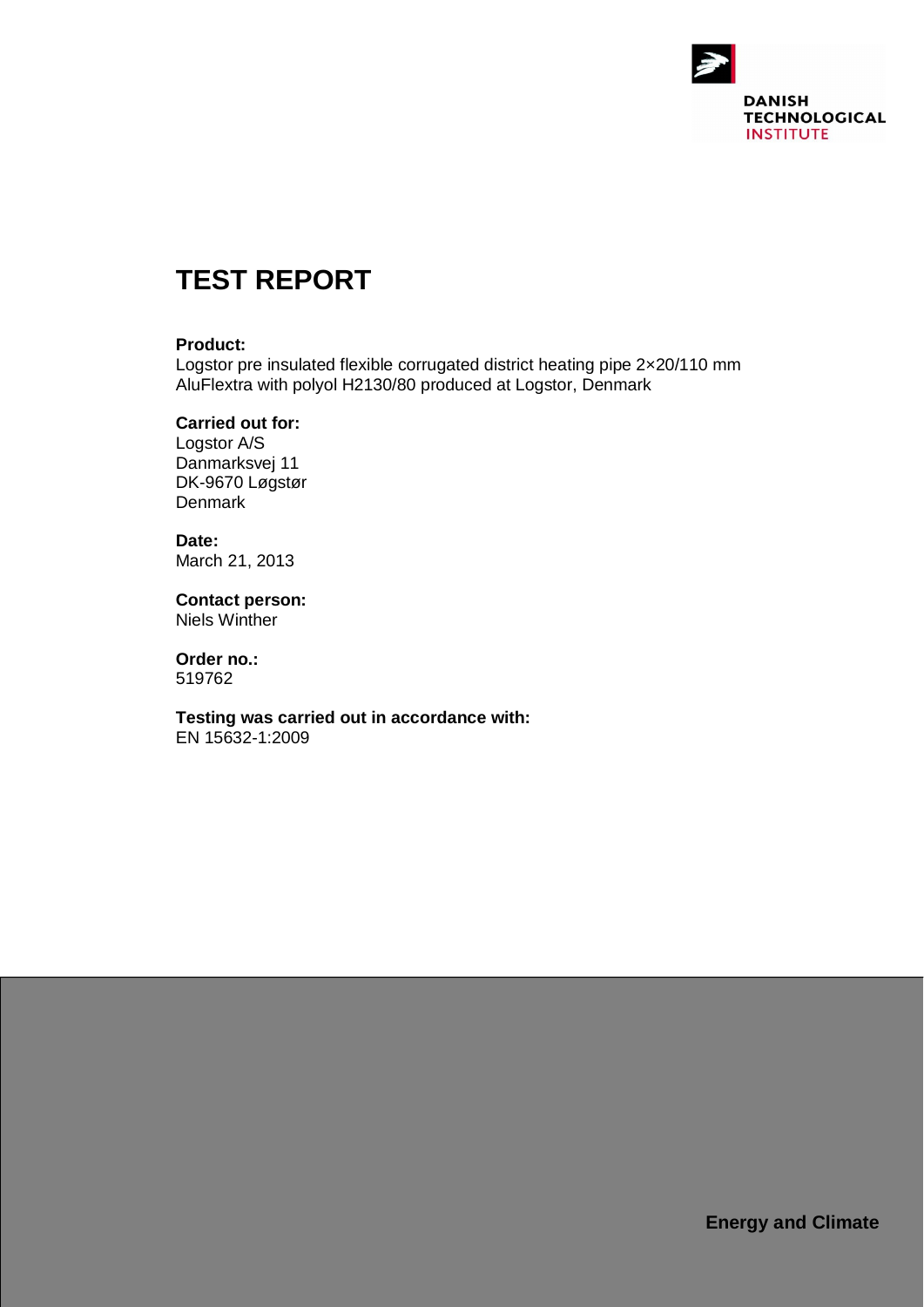

TEST Reg. No. 300



Teknologiparken Kongsvang Allé 29 DK-8000 Århus C Tel.: +45 72 20 10 00 Fax: +45 72 20 10 19

[info@teknologisk.dk](mailto:info@teknologisk.dk) <www.teknologisk.dk>

## **TEST REPORT Date:** March 21, 2013

**Order no.:** 519762 **Initials:** nhwn

#### **Requested by:**

Logstor A/S Danmarksvej 11 DK-9670 Løgstør Denmark

### **On the conditions stated overleaf testing was performed of the following product(s):**

Logstor pre insulated flexible corrugated district heating pipe  $2\times20/110$  mm AluFlextra with polyol H2130/80 produced at Logstor, Denmark

#### **in compliance with the test specifications:**

EN 15632-1:2009

#### **with the following results:**

Maximum ovality of casing: 0,9 % Maximum crack in insulation: 0 mm

**Conditions:** Testing was carried out on the conditions stated overleaf in compliance with the guidelines laid down for the Laboratory by DANAK (Danish Laboratory Accreditation Scheme) and in compliance with the Danish Technological Institute's General Terms and Conditions regarding Commissioned Work Accepted by the Danish Technological Institute, August 1999.

The test results apply to the tested products only.

This test report may be reproduced in extract only if the report is officially available or if the Laboratory has approved the extract in writing.

**Division/centre:** Energy and Climate Installation and Calibration

**Signature:** Niels Winther

M.Sc.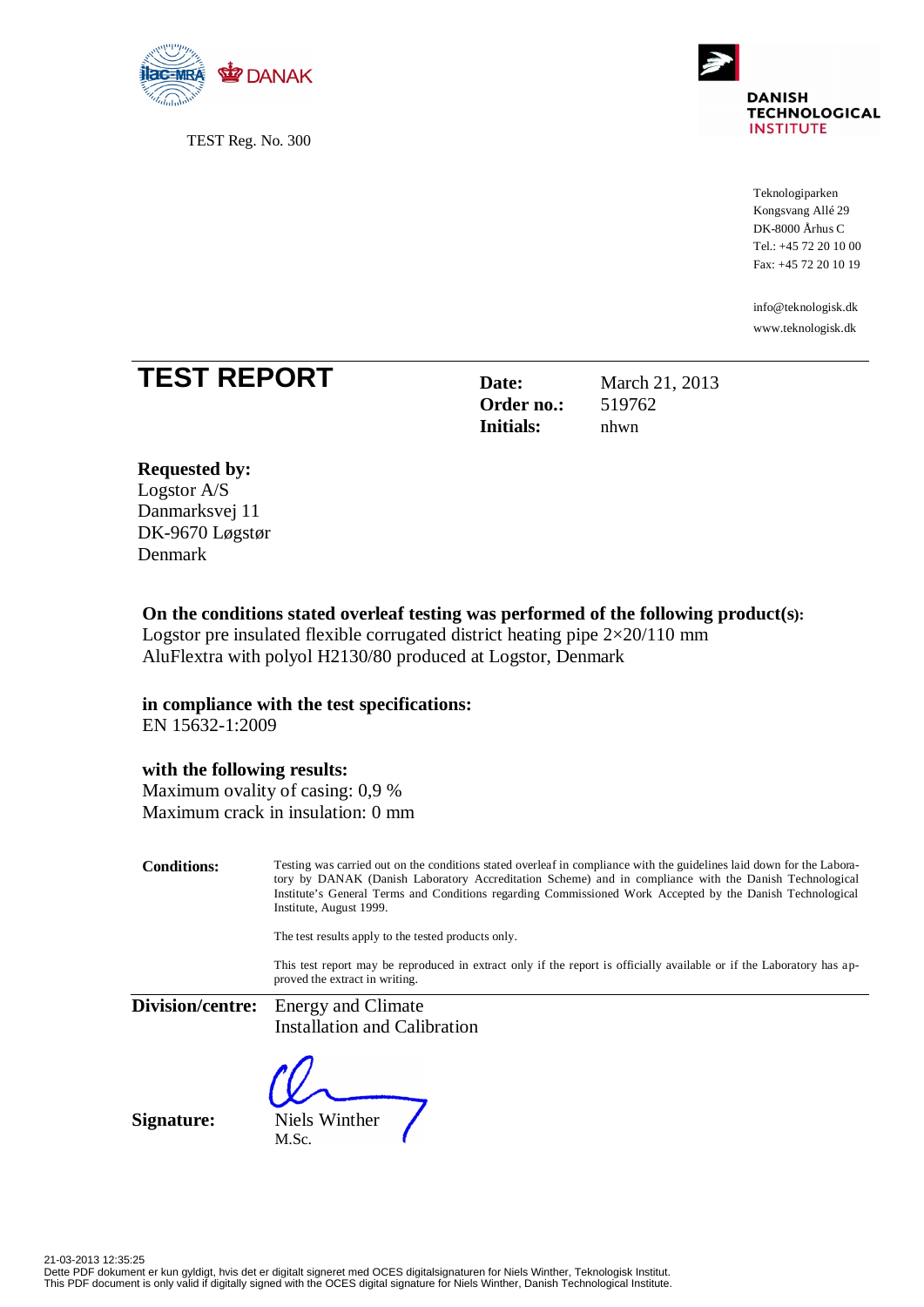

## **DANAK (Danish Accreditation)**

DANAK was established in 1991 in pursuance of the Danish Act No. 394 of 13 June 1990 on the promotion of Trade and Industry.

The requirements to be met by accredited laboratories are laid down in the Danish Agency for Trade and Industry (Erhvervsfremme Styrelsens) Statutory Order on accreditation of laboratories to perform testing etc. and GLP inspection. The Statutory Order refers to other documents in which the criteria for accreditation are specified further.

The standards DS/EN ISO/IEC 17025 "General requirements concerning the competence of testing and calibration laboratories" and DS/EN 45002 "General criteria for the assessment of testing laboratories" describe fundamental criteria for accreditation. DANAK uses guidance documents to clarify the requirements in the standards, where this is considered to be necessary. They will mainly be drawn up by the "European co-operation for Accreditation (EA)" or the "International Laboratory Accreditation Co-operation (ILAC)" with a view to obtaining uniform criteria for accreditation worldwide. In addition, DANAK draws up Technical Regulations concerning specific demands on accreditation that are not included in the standards.

In order to obtain accreditation it is i.a. required:

- that the laboratory and its personnel are not subject to any commercial, financial or other types of pressure which might influence their technical judgement,
- that the laboratory operates a documented quality control system,
- that the laboratory has technical equipment, facilities and premises of a certain standard at its disposal in order to carry out the service it is accredited to perform,
- that the laboratory management and personnel have technical competence and practical experience in the performance of the service the laboratory is accredited to perform,
- that the laboratory has established guidelines for traceability and uncertainty calculations,
- that accredited testing or calibration is performed in accordance with fully validated and documented methods,
- that the laboratory keeps records which contain sufficient information to permit the repetition of the accredited test or calibration,
- that the laboratory is subject to supervision carried out by DANAK on a regular basis,
- that the laboratory shall take out an insurance, which covers liability in connection with the performance of accredited services.

Reports carrying DANAK's logo are used when reporting accredited services and show that they have been performed in accordance with the rules concerning accreditation.

Unofficial translation for

DANAK, Technical guidelines No. RL 4 of 20 June 2001